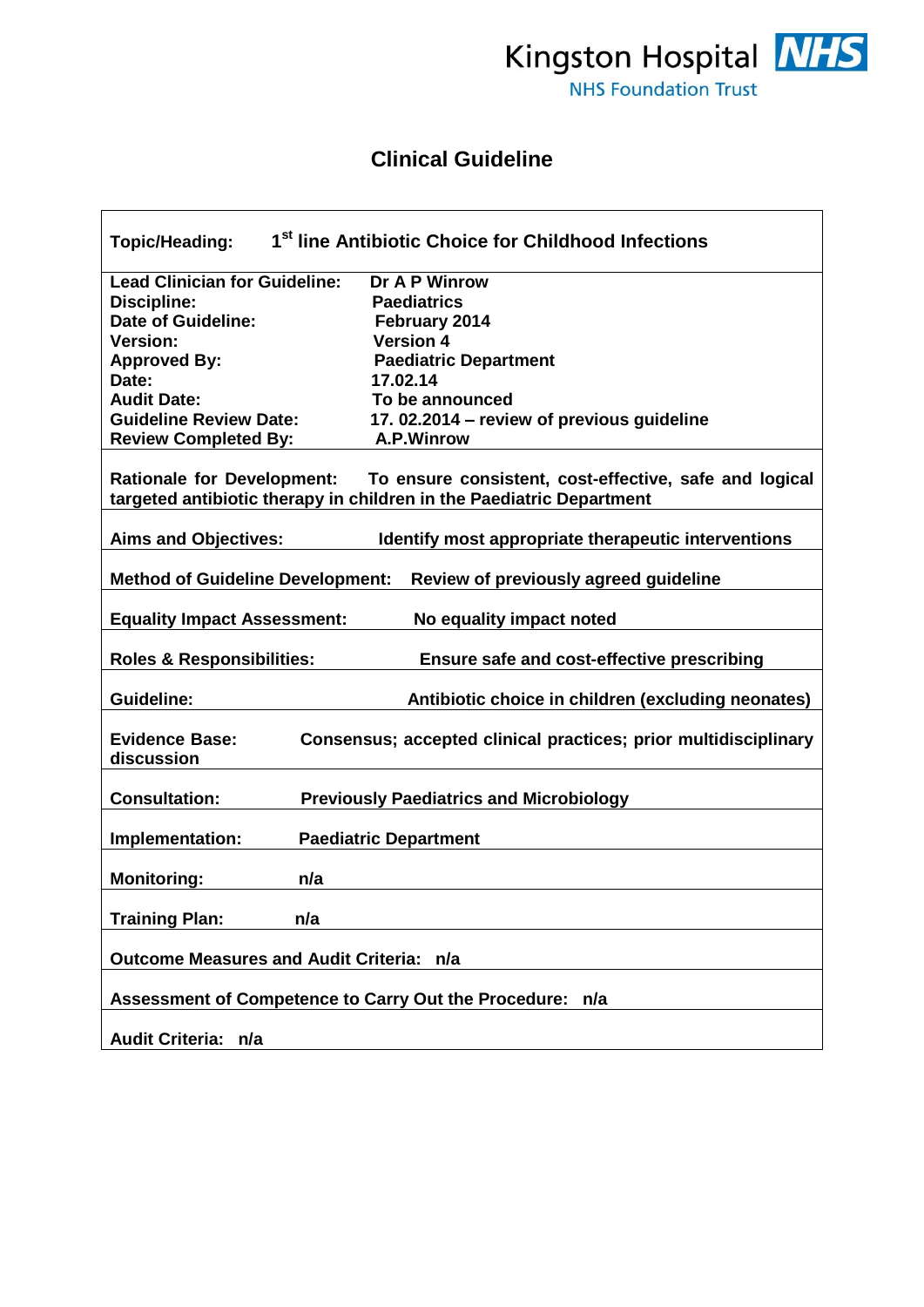

## Departments of Paediatrics & Microbiology

## **1 st line Antibiotic Choice for Childhood Infections**

## **Please review antibiotic regimen daily and change to ORAL as soon as clinically appropriate**

If possible, please ensure adequate microbiological samples are sent prior to starting antibiotics if clinically safe to do so

| <b>INFECTION</b>                       | 1 <sup>ST</sup> LINE CHOICE                                                                                                                                                                            | <b>COMMENTS</b>                                                                                                                                                                                                                                                            |
|----------------------------------------|--------------------------------------------------------------------------------------------------------------------------------------------------------------------------------------------------------|----------------------------------------------------------------------------------------------------------------------------------------------------------------------------------------------------------------------------------------------------------------------------|
| <b>Cellulitis</b><br>Non facial        | Age $<$ 5 yrs:<br>IV benzyl penicillin &<br>flucloxacillin                                                                                                                                             | 5 - 7 days duration (dictated by<br>clinical improvement)                                                                                                                                                                                                                  |
|                                        | Age $\geq$ 5 years<br><b>IV flucloxacillin</b><br>+ IV gentamicin (if peri-anal)<br>+ IV benzyl penicillin (failure to<br>improve after 48 hrs of therapy)<br>[ IV clindamycin for penicillin allergy] | $5 - 7$ days                                                                                                                                                                                                                                                               |
| Facial / peri-orbital                  | IV/IM ceftriaxone<br>$\bullet$                                                                                                                                                                         | For both: If oral route<br>appropriate, use Co-amoxiclav                                                                                                                                                                                                                   |
| <b>Encephalitis</b>                    | IV / IM ceftriaxone + IV aciclovir                                                                                                                                                                     | Need travel / activity history<br>$\bullet$<br>Discuss serological<br>$\bullet$<br>investigations with<br>Microbiology<br>Add in IV erythromycin or<br>clarithromycin at<br>consultant's request<br>Prolonged treatment with<br>acyclovir may be necessary<br>$(-3$ weeks) |
| <b>Impetigo</b>                        | IV flucloxacillin<br>$\bullet$<br>[IV clindamycin if penicillin allergic]<br>Oral co-amoxiclav                                                                                                         | 5 days duration<br>Usually highly infectious                                                                                                                                                                                                                               |
| <b>Meningitis</b>                      | Age $\leq 6$ weeks:<br>$\bullet$<br>IV benzyl penicillin & IV<br>gentamicin (consider amoxicillin<br>replacing benzylpenicilin if Listeria<br>suspected)                                               | Meningococcus: 7 days<br>Pneumococcus: 14 days<br>Haemophilus: 10 days<br>Group B Strep: 14 days<br>Neonatal E.coli: 21 days                                                                                                                                               |
|                                        | Age $> 6$ weeks $\leq 3$ months:<br>IV ceftriaxone and IV amoxicillin<br>Replace ceftriaxone with cefotaxime<br>if jaundiced)<br>$Age > 3$ months:<br>IV / IM ceftriaxone                              | Do not use dexamethasone in<br>neonatal meningitis.<br>Dexamethasone should only be<br>used if diagnosis suspected or<br>confirmed within $\sim$ 1 hour of IVAB<br>administration (preferably before<br>IVAB administration see protocol)                                  |
| <b>Osteomyelitis / Septic</b>          | IV Flucloxacillin & Ceftriaxone<br>[ IV clindamycin if penicillin allergic]                                                                                                                            | If failing to respond, consider<br>adding IV clindamycin                                                                                                                                                                                                                   |
| <b>Arthritis</b>                       | Consider adding IV benzyl penicillin<br>if infection associated with preceding<br>/ current varicella infection where<br>risk of GAßH streptococcal infection<br>is high                               | Osteo: $\geq$ IV 4 weeks + oral<br>Arthritis: IV until $\geq$ 48 hrs afebrile<br>+4-6 weeks oral                                                                                                                                                                           |
| <b>Community acquired</b><br>Pneumonia | : IV /oral co-amoxiclav<br>$\bullet$<br>Consider Azithromycin as<br>$\bullet$<br>well or alone, >5 y.o.                                                                                                | Co-amoxiclav: 5 days<br>Azithromycin: 3 days                                                                                                                                                                                                                               |